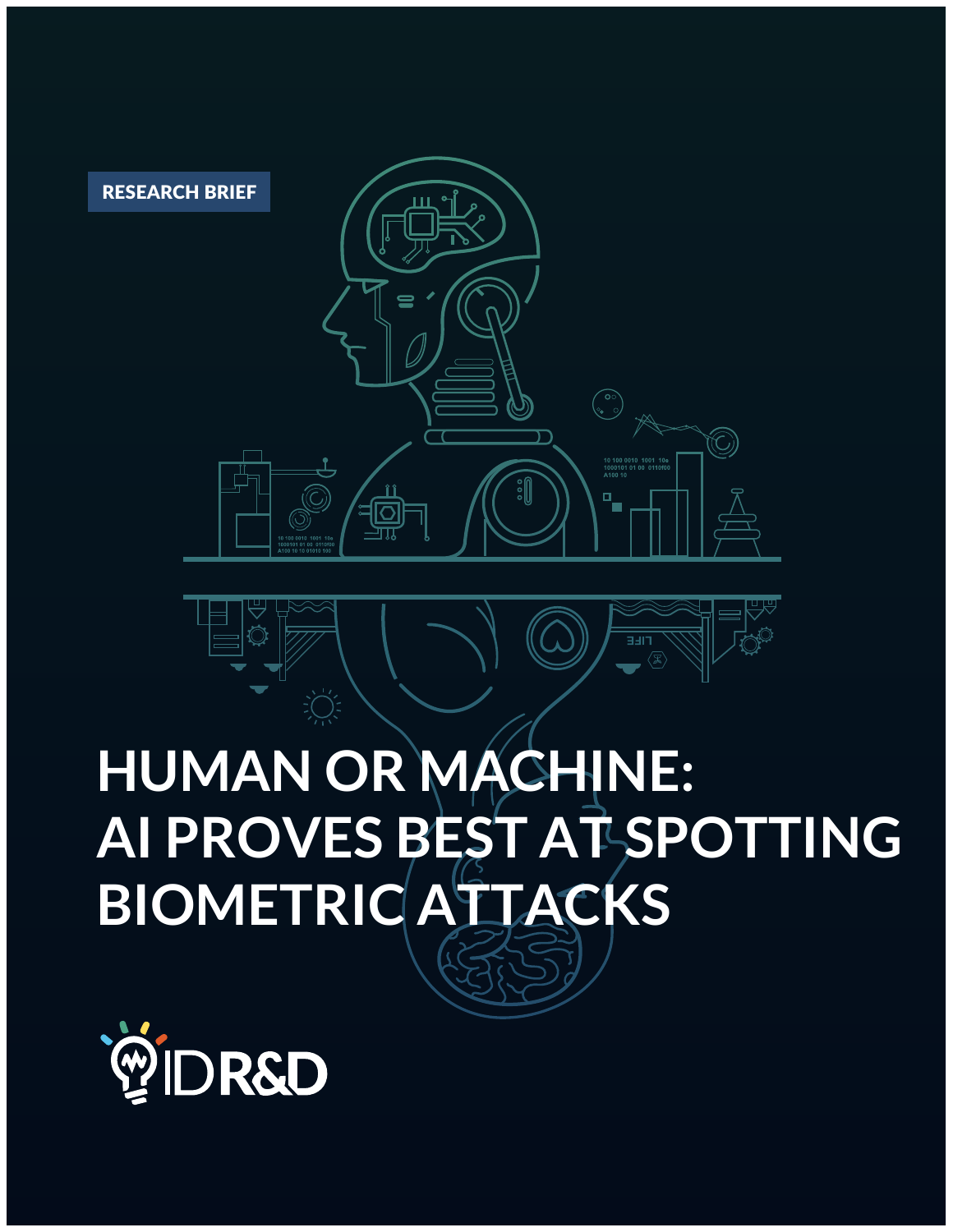

### INTRODUCTION

There are numerous news articles about the ability of machines, particularly AI-powered machines, to perform human jobs. In some cases, it makes sense. We all understand that a robot on an assembly line can work faster, more precisely, and perform repetitive tasks without breaks. But what about more complex situations where strategy and decision-making skills are required?

In 1996 an IBM supercomputer called Deep Blue played the world's reigning chess champion, Garry Kasparov. Garry won. A year later there was a rematch and Deep Blue became the first computer system to defeat a reigning champion in a chess match under standard tournament time controls. **[Deep](https://www.ibm.com/ibm/history/ibm100/us/en/icons/deepblue/) Blue** was soon surpassed by chess machines like Alpha Zero, which uses neural networks and deep learning to master the game. Exactly how good are these machines? Excellent, considering the last recorded instance of a human beating a computer at chess was in 2005.

Modern advances in Artificial Intelligence elevate the person vs. machine discussion to new levels. Often, humans don't believe that machines can outperform them. In specific scenarios, such as those requiring emotional intelligence, humans have the advantage. However, AI is valuable when performing particular decision-making tasks – many of which are resource-intensive for humans.

One such task is face recognition, and in this category falls a technology called facial liveness detection. Facial liveness detection protects face biometric systems from spoofing attacks. It does this by determining if the person in front of the camera is present (live) or someone presenting a printed photo, video, digital image, or using a mask to trick the system into thinking it sees a real person.

With large organizations using biometric systems to process millions of face checks monthly, a leading advantage of AI liveness detection is the reduced accuracy burden on humans. Another advantage of AI is faster response times for the customer. But these advantages aside, which is better at the job, the human or AI?

Despite major advances in the accuracy and usability of liveness detection, many companies still use human analysts to manually verify the liveness of an applicant when onboarding new customers for an account. Others use a hybrid approach, with a significant portion of incoming images still going to humans for review.

Discerning between a selfie and a live selfie may seem to be a simple task. One might even assume that people are better at liveness detection than computers. In its experiences, the team at ID R&D found this was not the case. To further prove the value of an automated AI approach, ID R&D conducted a formal experiment to help determine which is better at liveness detection, people or machines?

The findings of the experiment follow.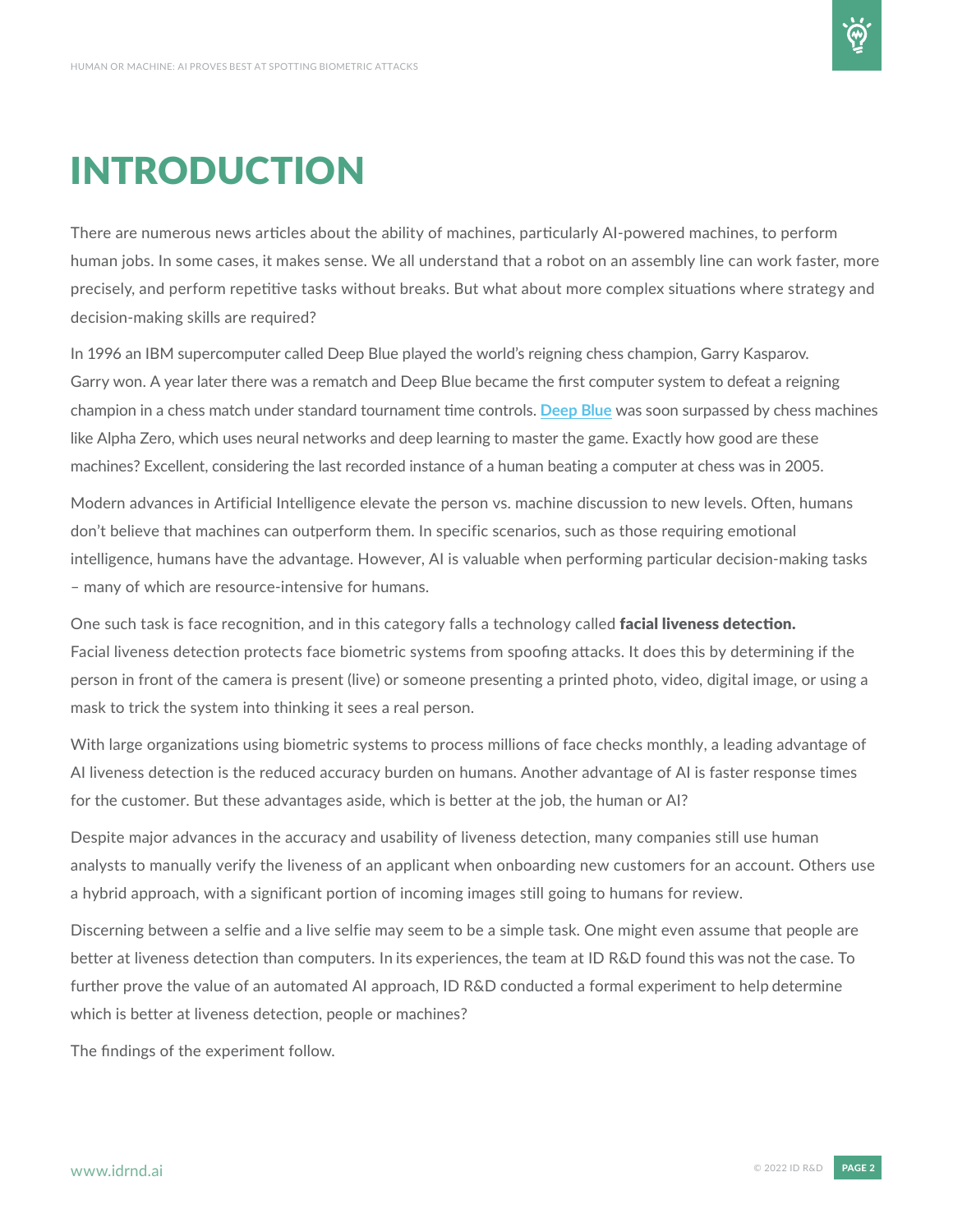### MACHINE ACCURACY IN FACIAL LIVENESS **DETECTION**

The study used ID R&D's IDLive® Face product as the automated liveness detection system. This algorithm can distinguish between the presence of a live person in front of a camera and a spoof attack. IDLive Face uses a single image to evaluate liveness.

Fraudsters use the following types of attacks.

| <b>PRINTED PHOTO</b>  | The camera is presented with a printed<br>photograph of the face.                                                                                                                    |
|-----------------------|--------------------------------------------------------------------------------------------------------------------------------------------------------------------------------------|
| <b>DISPLAY ATTACK</b> | The camera is presented with a monitor display of<br>a face image.                                                                                                                   |
| <b>PRINTED CUTOUT</b> | The camera is presented with a mask of<br>another person's face cut out of paper or<br>cardboard.                                                                                    |
| <b>2D MASK</b>        | The camera is presented with a person holding a<br>photographic mask of another person's face cut<br>out of paper or cardboard. The mask partially<br>covers the face of the person. |
| <b>3D MASK</b>        | The camera is presented with a person wearing<br>a 3D human-like face mask, including realistic<br>silicone masks.                                                                   |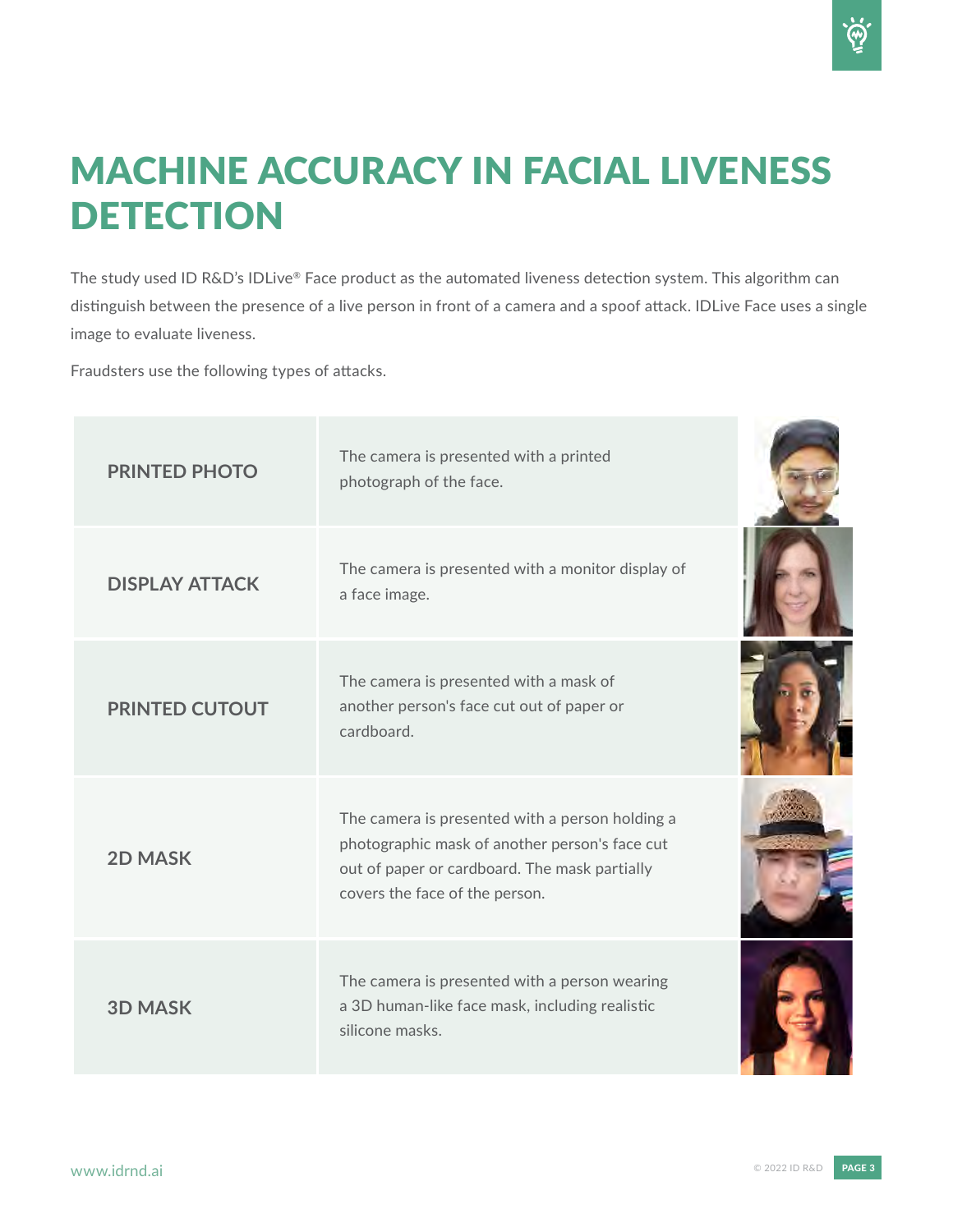The evaluation dataset included the entire range of attacks - printed photos, display attacks, etc. The total number of attack images in the dataset was 175,454. Table 1 contains a detailed breakdown of the images by type. The dataset also included bona fide, or "live", images.

| Table 1. Description of test data utilized for IDLive Face evaluation |  |  |
|-----------------------------------------------------------------------|--|--|
|                                                                       |  |  |

| <b>TEST</b>    |                       | <b>AMOUNT</b> |
|----------------|-----------------------|---------------|
| <b>Attacks</b> | Printed photo         | 7551 images   |
|                | Display attack        | 33722 images  |
|                | <b>Printed Cutout</b> | 33757 images  |
|                | 2D mask               | 33484 images  |
|                | 3D mask               | 33497 images  |
| Bona Fide      |                       | 33443 images  |

Machine accuracy was assessed using industry-standard metrics for measuring the two types of errors that occur when determining liveness. The Attack Presentation Classification Error Rate ("APCER" describes the rate of errors in which a spoofed image is classified as real. This means a fraudster is able to get through. The Bona Fide Presentation Classification Error Rate ("BPCER" is the rate of errors in which a live image is classified as a spoof. This error rate does not expose the biometric system to fraud, but it does create inconvenience for valid people. These metrics have an inverse correlation and both are important.

Liveness systems operate with a trade-off between these two types of errors. In practice, things go wrong – particularly with solutions that require users to take an action to prove liveness, such as blink, smile, turn a head, or move a device. BPCER for these solutions may be as high as 35%, meaning users abandon the process. Most businesses do not want to reject that many valid users during a liveness check.

The algorithm used in the experiment is a passive liveness check with no user action required. BPCER is still a risk because some valid images may appear to be spoofs. So, passive liveness also has an operating point with a tradeoff between BPCER and APCER. APCER can be zero, but BPCER may be more than 1%. Most companies prefer to calibrate for a BPCER that is as low as possible while keeping the APCER as close to zero as possible.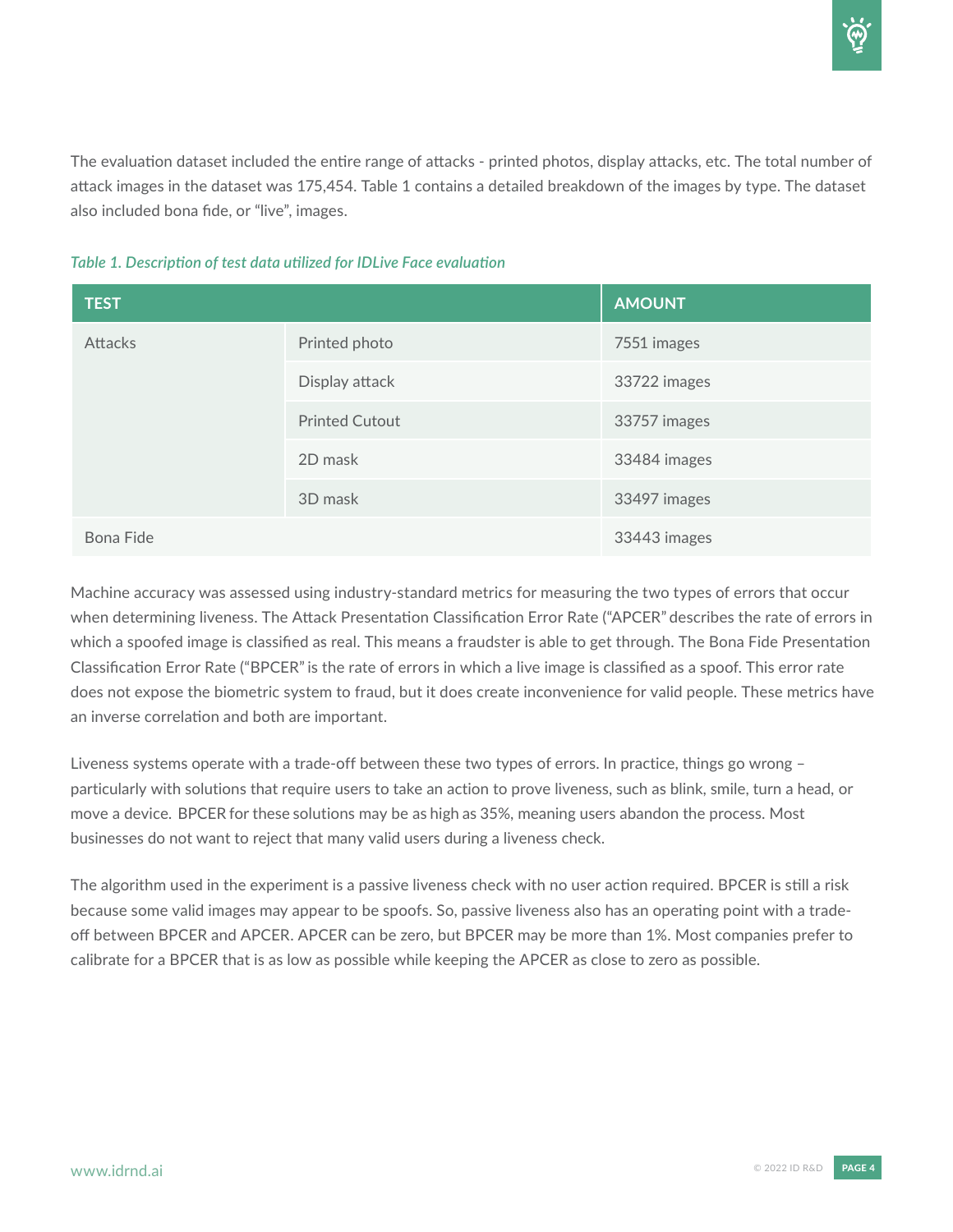It is important to recognize that APCER and BPCER metrics depend on the data set. The data set used in this experiment is based on a broad selection of data captured across age, race, and gender. The spoofing attacks were developed by ID R&D experts who are skilled at creating challenging spoof images.

The algorithm used in the experiment is optimized for balance between APCER (the number of spoofs that get through) and BPCER (the number of live images that are incorrectly classified as spoofs). This balance is configurable based on the use case. Allowing higher BPCER enables zero APCER.

As shown in Table 2, the passive liveness detection machine algorithm achieved a 0% APCER across all attack types while maintaining a low BPCER of less than 1%. Will humans be able to beat this?

### *Table 2. APCER of IDLive Face broken down by attack type*

| <b>ATTACK TYPE</b> | <b>2D MASK</b> | <b>3D MASK</b> | <b>PRINTED</b><br><b>CUTOUT</b> | <b>PRINTED</b><br><b>PHOTO</b> | <b>DISPLAY</b> |
|--------------------|----------------|----------------|---------------------------------|--------------------------------|----------------|
| <b>APCER</b>       | $0.00\%$       | 0.00%          | $0.00\%$                        | 0.00%                          | 0.00%          |

### *Table 3. BCPER of IDLive Face*

| <b>CLASS</b> | <b>BONA FIDE</b> |
|--------------|------------------|
| <b>BPCER</b> | 0.95%            |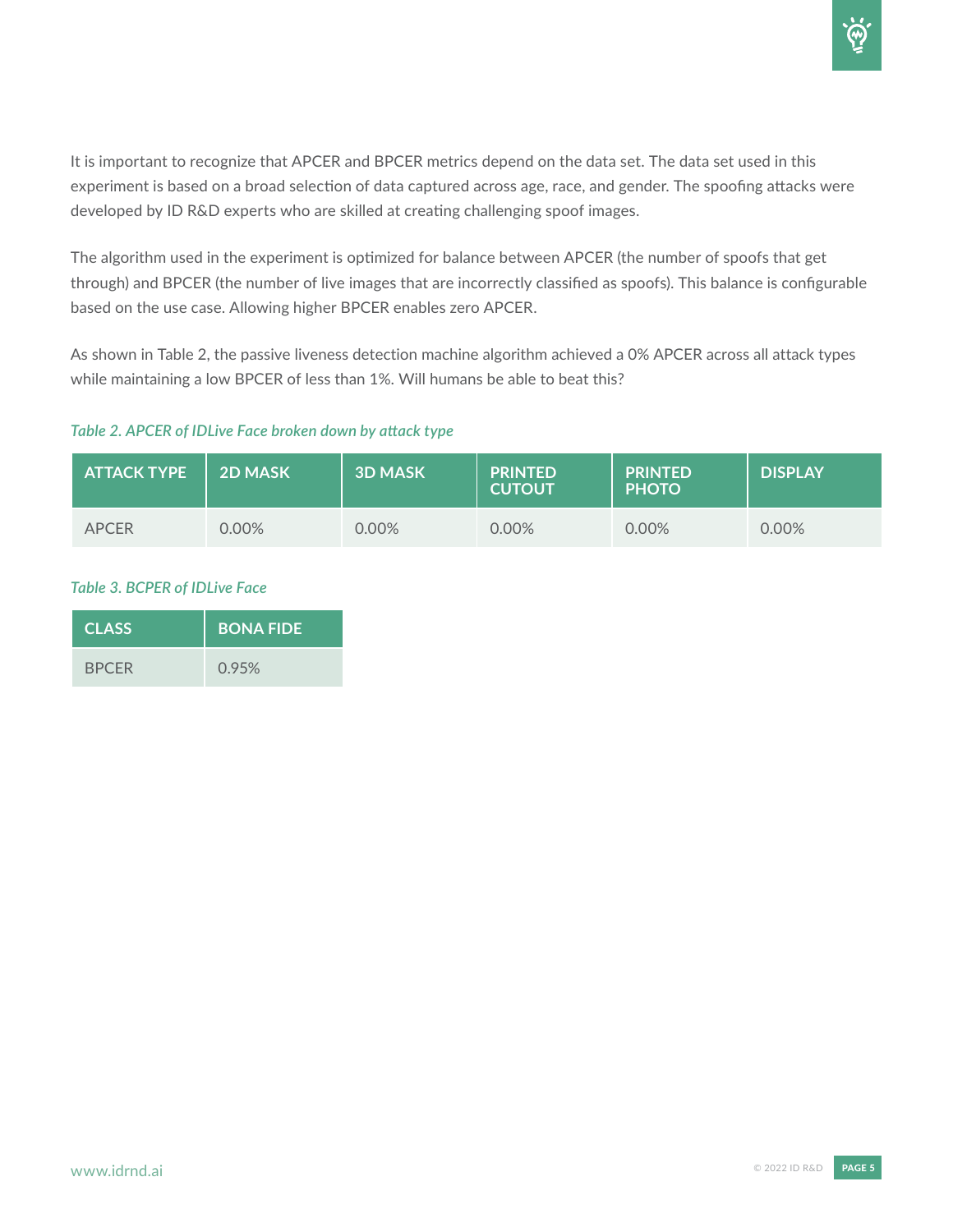### HUMAN ACCURACY IN FACIAL LIVENESS **DETECTION**

ID R&D used a crowdsourcing platform to estimate how accurate people are at determining facial liveness. Consumer participants were asked to determine the presence of a live person in front of the camera or an attack. To directly compare human performance with machine performance, the same test dataset was utilized. However, the dataset was down sampled to decrease the size for further manual processing. 10,455 images were randomly selected out of 175,454; therefore the proportion of classes was not changed.

Study participants received detailed instructions on how to complete the task. To ensure understanding, examples were included as part of a training step. People who successfully completed the training exercise were allowed to proceed to the primary study. People who demonstrated confusion during training were not asked to continue.

In total, 8,821 people participated in the study with a dataset comprising 10,455 test images. An average of 17 different people reviewed each image for a total of 177,735 completed tasks. Each task consisted of the participant viewing an image and manually labeling it as "live" or a "spoof."

### *Table 4. ACPER of human labeling broken down by type of attacks*

| <b>ATTACK TYPE</b> | <b>2D MASK</b> | <b>3D MASK</b> | <b>PRINTED</b><br><b>CUTOUT</b> | <b>PRINTED</b><br><b>PHOTO</b> | <b>DISPLAY</b> |
|--------------------|----------------|----------------|---------------------------------|--------------------------------|----------------|
| <b>APCER</b>       | 2.04%          | 2.35%          | 2.04%                           | 30.34%                         | 15.04%         |

#### *Table 5. BCPER of human labeling*

| <b>CLASS</b> | <b>BONA FIDE</b> |
|--------------|------------------|
| <b>BPCER</b> | 18.28%           |

Of the attacks manually labeled by humans, simple attack types like printed photos and display images have error rates far above zero, representing a significant threat to organizations relying on manual assessment of an image for liveness. Likewise, the rate of bona fide people getting rejected (BPCER) is high.

As shown in table 4, people performed worse at detecting liveness across all attack types, including printed photos, the most common and easiest type of biometric spoofing attack used by bad actors. Subsequently, the rate at which people incorrectly classified live images as spoofs was far higher than in the machine test.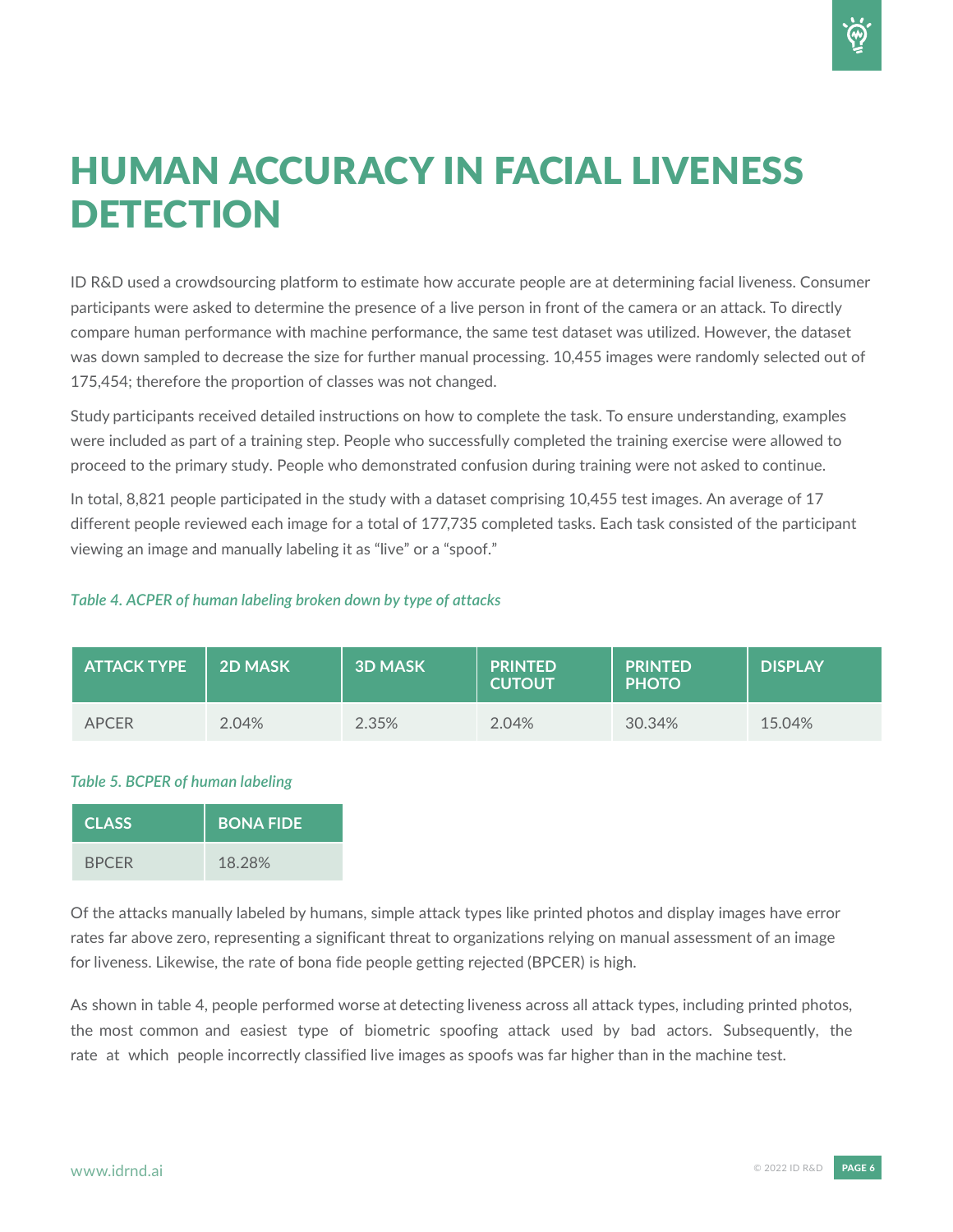### AN ADDITIONAL STUDY ON HUMAN **ACCURACY**

In an additional experiment on human accuracy, ID R&D combined the responses of a group of people for each task, using the majority decision. This approach differs from the prior human study, which recorded the decisions of participants individually. The experiment was based on the assumption that the accuracy of two people is statistically higher than the accuracy of one person, and the accuracy of a large group of people is higher than the accuracy of two. The size of the group used in the experiment was 17 people. Therefore each task response was based on a majority decision of 17 humans. As the number of people increases, the accuracy of the group response approximates the limit of human ability to differentiate bona fide images vs attacks.

Shown below in Tables 6 and 7, using the majority decision versus individual decisions resulted in lower error rates across all categories. This corroborates the assumption that the decision of multiple people is more accurate than any single person. However, even 17 humans could not beat the machine.

| <b>ATTACK TYPE</b> | 2D MASK | <b>3D MASK</b> | <b>PRINTED</b><br><b>CUTOUT</b> | <b>PRINTED</b><br><b>PHOTO</b> | <b>DISPLAY</b> |
|--------------------|---------|----------------|---------------------------------|--------------------------------|----------------|
| <b>APCER</b>       | 0.15%   | $0.05\%$       | 0.00%                           | 27.47%                         | 8.7%           |

#### *Table 6. ACPER of manual labeling (majority decision of 17 Users) broken down on attack type*

### *Table 7. BCPER of manual labeling (majority decision of 17 Users)*

| <b>CLASS</b> | <b>BONA FIDE</b> |
|--------------|------------------|
| <b>BPCER</b> | 3.5%             |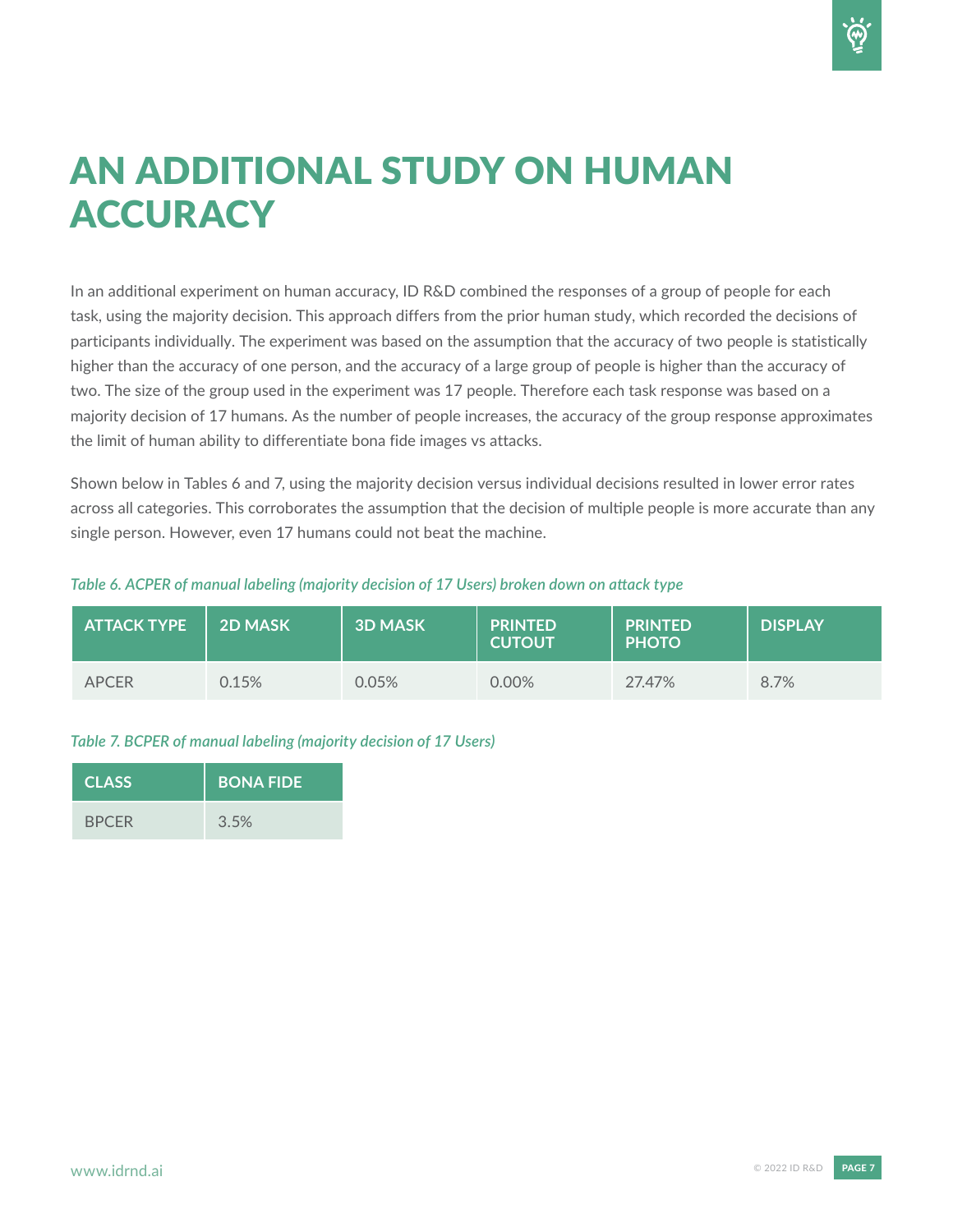### THE RESULT: MACHINES WIN AT LIVENESS **DETECTION**

A summary of all findings is listed below in Table 8. As expected, the human eye easily detects 2D and 3D masks as well as printed cutouts. These types of attacks are obvious for most people, with only a small percentage of attacks missed by humans and close to 0% error rate when using the majority responses across a group.

Printed photos were the most challenging attack for the human eye to categorize accurately. Machine vision is significantly more accurate than people at distinguishing between printed and live photos. Screen Replay attacks on a display also prove to be challenging for human detection. Even when using the group's majority decision, APCER was still over 8% compared to 0% for machines.

| <b>ERROR</b> | <b>ATTACK TYPE</b>    | <b>HUMAN</b><br>(Single User) | <b>HUMAN ABILITY</b><br><b>LIMIT ESTIMATE</b><br>(Group Decision) | <b>MACHINE</b><br>(IDLive Face) |
|--------------|-----------------------|-------------------------------|-------------------------------------------------------------------|---------------------------------|
| <b>APCER</b> | 2D Mask               | 2.04%                         | 0.15%                                                             | 0.00%                           |
|              | 3D Mask               | 2.35%                         | 0.05%                                                             | 0.00%                           |
|              | <b>Printed Cutout</b> | 2.04%                         | 0.00%                                                             | 0.00%                           |
|              | <b>Printed Photo</b>  | 30.34%                        | 27.47%                                                            | 0.00%                           |
|              | <b>Display</b>        | 15.04%                        | 8.7%                                                              | 0.00%                           |
| <b>BPCER</b> |                       | 18.28%                        | 3.5%                                                              | 0.95%                           |

#### *Table 8*

Taking into consideration that printed photos and replays are the easiest and most common types of attacks, it is important to classify them accurately. In these scenarios machine vision clearly outperforms the human eye.

Table 8 shows accuracy; however, accuracy is not the only important criterion for a liveness solution. Speed is another. On average, it took the humans in our test 4.8 seconds per image to determine liveness. The IDLive Face average speed is below 0.5 seconds per image for a single CPU core. It can be even faster for machines if more than a single core is utilized for image processing.

The findings show that the machine is both more accurate and faster than one or more humans.